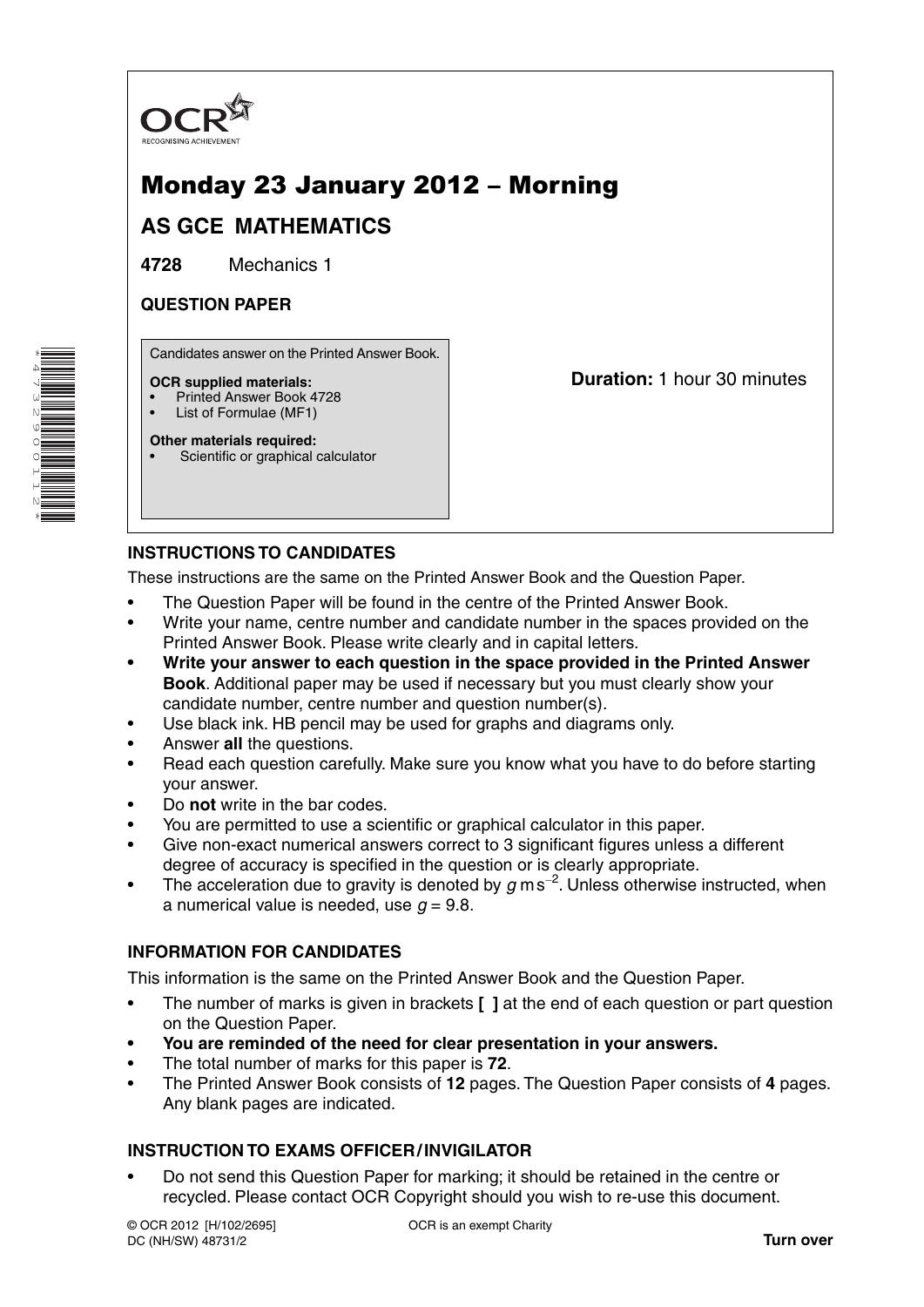**1** Particles *P* and *Q*, of masses 0.3 kg and 0.5 kg respectively, are moving in the same direction along the same straight line on a smooth horizontal surface. *P* is moving with speed 2.2 m s<sup>−1</sup> and *Q* is moving with speed  $0.8 \text{ m s}^{-1}$  immediately before they collide. In the collision, the speed of *P* is reduced by 50% and its direction of motion is unchanged.

| (i) Calculate the speed of $Q$ immediately after the collision. |  |
|-----------------------------------------------------------------|--|
|-----------------------------------------------------------------|--|

- **(ii)** Find the distance *PQ* at the instant 3 seconds after the collision. **[2]**
- **2** In the sport of curling, a heavy stone is projected across a horizontal ice surface. One player projects a stone of weight 180 N, which moves 36 m in a straight line and comes to rest 24 s after the instant of projection. The only horizontal force acting on the stone after its projection is a constant frictional force between the stone and the ice.
	- **(i)** Calculate the deceleration of the stone. **[2]**
	- **(ii)** Find the magnitude of the frictional force acting on the stone, and calculate the coefficient of friction between the stone and the ice. **[4]**
- 3 A car is travelling along a straight horizontal road with velocity 32.5 ms<sup>-1</sup>. The driver applies the brakes and the car decelerates at  $(8 - 0.6t)$  m s<sup>-2</sup>, where *t* s is the time which has elapsed since the brakes were first applied.
- (i) Show that, while the car is decelerating, its velocity is  $(32.5 8t + 0.3t^2)$  m s<sup>-1</sup> . **[3]**
	- **(ii)** Find the time taken to bring the car to rest. **[2]**
	- **(iii)** Show that the distance travelled while the car is decelerating is 75 m. **[4]**

**4** 



Three horizontal forces of magnitudes 8 N, 15 N and 20 N act at a point. The 8 N and 15 N forces are at right angles. The 20 N force makes an angle of 150° with the 8 N force and an angle of 120° with the 15 N force (see diagram).

- **(i)** Calculate the components of the resultant force in the directions of the 8 N and 15 N forces. **[3]**
- **(ii)** Calculate the magnitude of the resultant force, and the angle it makes with the direction of the 8 N force. **[4]**

The directions in which the three horizontal forces act can be altered.

 **(iii)** State the greatest and least possible magnitudes of the resultant force. **[2]**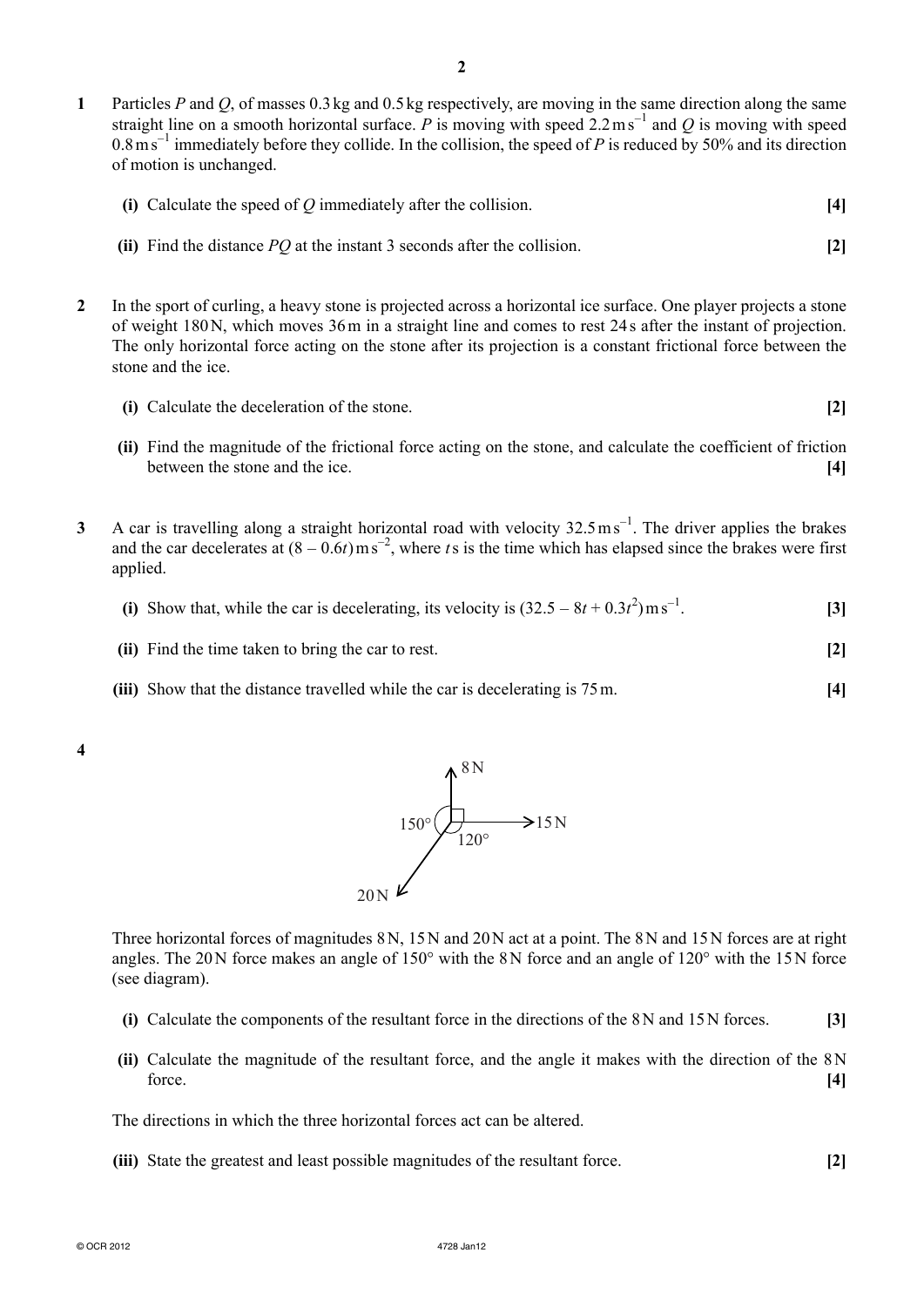



The diagram shows the  $(t, v)$  graph of an athlete running in a straight line on a horizontal track in a 100 m race. He starts from rest and has constant acceleration until he reaches a speed of  $15 \text{ ms}^{-1}$  when  $t = T$ . He maintains this constant speed until he decelerates at a constant rate of  $1.75 \text{ m s}^{-2}$  for the final 4s of the race. He completes the race in 10 s.

$$
(i) Calculate T. \tag{5}
$$

The athlete races against a robot which has a displacement from the starting line of  $(3t^2 - 0.2t^3)$  m, at time *t* s after the start of the race.

- (ii) Show that the speed of the robot is  $15 \text{ ms}^{-1}$  when  $t = 5$ . [3]
	- **(iii)** Find the value of *t* for which the decelerations of the robot and the athlete are equal. **[3]**
	- **(iv)** Verify that the athlete and the robot reach the finish line simultaneously. **[2]**
- **6** A particle *P* of mass 0.3 kg is projected upwards along a line of greatest slope from the foot of a plane inclined at 30° to the horizontal. The initial speed of *P* is 4 m s−<sup>1</sup> and the coefficient of friction is 0.15. The particle *P* comes to instantaneous rest before it reaches the top of the plane.
	- **(i)** Calculate the distance *P* moves up the plane. **[6]**
	- **(ii)** Find the time taken by *P* to return from its highest position on the plane to the foot of the plane. **[4]**
	- **(iii)** Calculate the change in the momentum of *P* between the instant that *P* leaves the foot of the plane and the instant that *P* returns to the foot of the plane. **[3]**

#### **[Question 7 is printed overleaf.]**